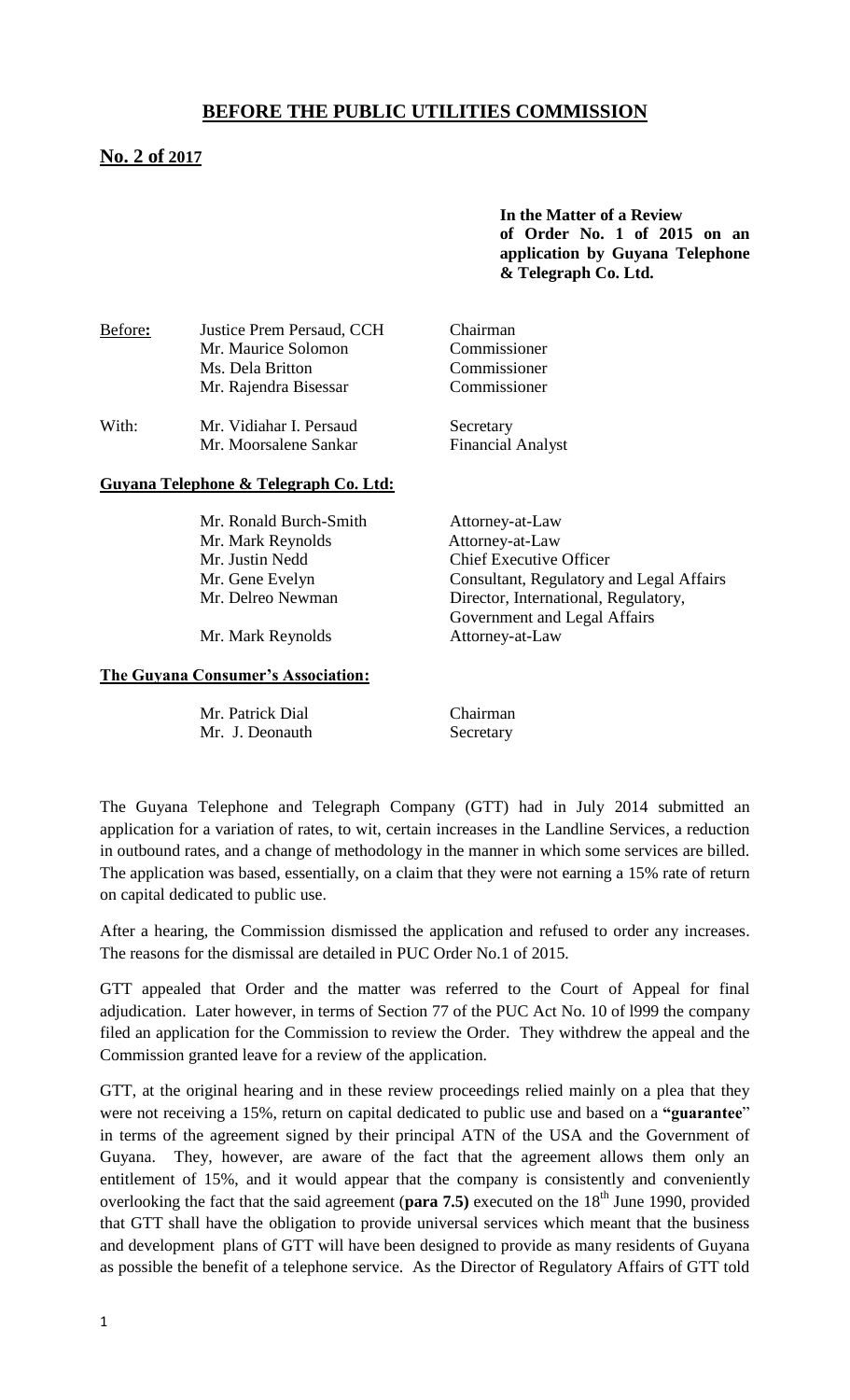us at the public hearing it does not matter whether GTT gets 50% return, but they are entitled to earn not less than a guaranteed 15%.

GTT by the agreement has enjoyed a monopoly of the land line services and the outbound international – and they still have control of the outbound services via international circuits.

GTT was allowed to provide both the land line and outbound services and they were allowed to subsidize – an exercise that they endorsed fully and made full use of that methodology since they did not separate their accounts and there were no proper and or accurate accounts to present to the Commission.

Figures submitted have shown that over the years GTT was earning in excess of 20% but with the arrival of Digicel in 2007 their income began to reduce. Digicel is involved in the cellular services and currently has a **mobile** market share greater than GTT since they have attracted very many of GTT's consumers. GTT sought to explain that the loss of market share has resulted in insufficient sums to adequately deal with the landline service**.** 

They have very importantly conceded that they are in default with their license obligations but require assistance to level the playing field to expand their services. It would appear that enough was not done by the Company to retain the position of strength and to try to expand their consumer base. They were complacent with their monopoly and now faced with competition and with the coming of new regulations they recognize that they are likely to fall further behind.

In its application GTT is seeking minimal increases in some services offered by the landline and also seeking a reduction in most outbound rates to attract consumers back to this service. It is an accepted fact that Over-The-Top (OTT) services are significantly cheaper than the current PUC's approved outbound rates. The outbound service suffers as a result of OTT, but the OTT requires Data to initiate a call. GTT markets Data. In effect what GTT loses in the swing it gains in the roundabout.

The consumer body maintained its position that the increases would impact negatively on landline consumers. In its submissions the Consumer Association maintained that the landline is very profitable but for a flawed accounting process which determines how revenues are allocated to services, and that apparently denies the landline of its just revenues.

We are aware that GTT's earnings in the recent pasts are below the 15% threshold on capital dedicated to public use, and we are aware that the company's Public Switch Telephone Network (PSTN) continues to deteriorate and has become a source of disquiet amongst consumers. We base this conclusion on the number of complaints received at the Commission with respect to the quality of the PSTN service and the large number of unfulfilled applications for new service. Statistics from GTT informs that there are over 19,000 outstanding applications for land lines an unacceptable position**.** This is without doubt one of the reasons for the loss of revenue of which GTT complains so bitterly**.**

Any increase of landline tariffs must lead to an expanded and improved quality of service with respect to the landline, and the Commission expects that resources must be made available to this segment of the company's operations so that consumers benefit from an improved quality of service and the company a better public image. To this end, the Commission requires a number of conditions to be met.

As acknowledged by GTT its reduction in profitability could have been due to a great extent by the entity not meeting the challenges of robust competitive activities, and it is expected that the increases granted herein will motivate the company to accelerate its landline expansion programme and provide quality service to all consumers as we approach the emerging liberalized market.

We set out hereunder the new rates which will take effect from August  $1<sup>st</sup>$ , 2017, and they will be temporary rates subject to the following: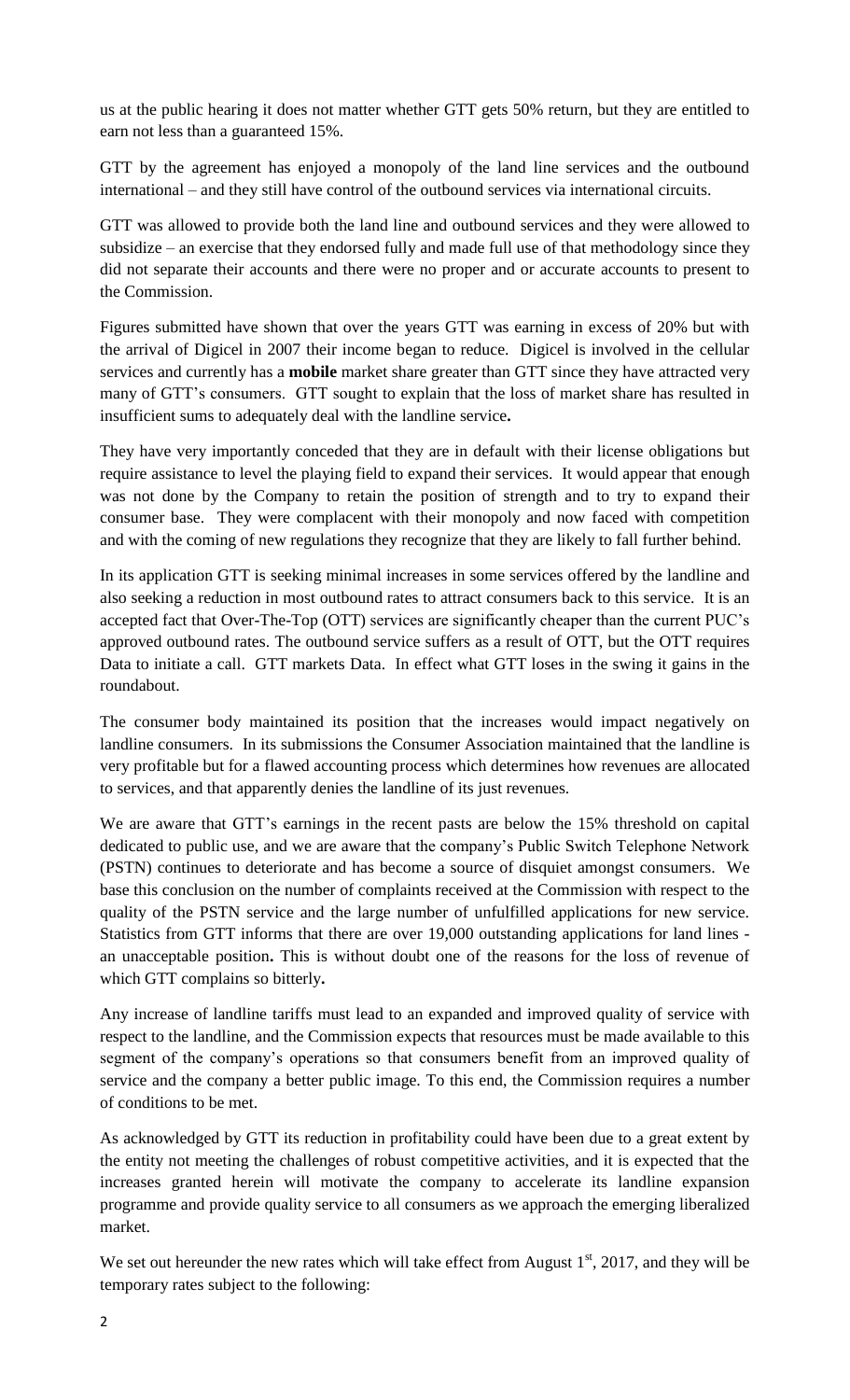- 1. GTT must complete the end to end provisioning of the FTTX Phase 1 in La Grange, and to commence the commercial launch of services in the areas which they have identified.
- 2. GTT must submit quarterly detailed appraisal of progress showing the number of new services rolled out, inclusive of rural areas. This should not be less than 1000 lines per quarter; which may include up to 25% re-issue lines.
- 3. The Commission finds that GTT has been tardy in their response time and remedial actions with respect to fault reporting. To this end, the Commission requests a quarterly report from the date the rates take effect showing details of the average time taken to resolve consumers' complaints - residential and business. And for the company to determine a daily compensatory credit for consumers which will be contingent on its failure to comply.

We wish to reiterate that our order will be for temporary rates, and we will monitor the services **continuously** to ensure that the company improves the quality of service offered to the public. The Company must demonstrate that there is an urgent and genuine effort to provide services to outstanding applicants. Such installation must be executed in an orderly and systematic manner.

# **IT IS HEREBY ORDERED that with effect from the 1st day of August 2017 the rates will be as follows** –

|                           | <b>OLD RATES</b> |                          | <b>NEW RATES</b> |                          |  |
|---------------------------|------------------|--------------------------|------------------|--------------------------|--|
|                           | $PEAK$ (\$)      | <b>OFF</b><br>$PEAK(\$)$ | $PEAK$ (\$)      | <b>OFF</b><br>$PEAK(\$)$ |  |
| Intra-Exchange            | 0.60             | 0.30                     | 0.80             | 0.40                     |  |
| Inter-Exchange $-$ Zone A | 3.00             | 2.00                     | 3.30             | 2.20                     |  |
| Inter-Exchange $-$ Zone B | 4.00             | 3.00                     | 4.40             | 3.30                     |  |
| Inter-Exchange $-$ Zone C | 5.00             | 4.00                     | 5.50             | 4.40                     |  |

#### **(1) Landline Metered Rates:**

Landline metered rates are to be billed on a per minute basis for the first minute or part thereof and on a per second basis after the first minute.

#### **(2) Installation Charge for Dial Tone Access Line:**

|                 | <b>OLD</b><br><b>CHARGES</b> | <b>NEW</b><br><b>CHARGES</b> |
|-----------------|------------------------------|------------------------------|
| Residential     | 500                          | 2,000                        |
| <b>Business</b> | 1,500                        | 4,000                        |

Installation charges include the cost for the handset which will be supplied by GTT. Where subsequently it is found that the equipment is damaged and useless due to customer misuse GTT may replace the set subject to the consumer paying a cost for a new handset.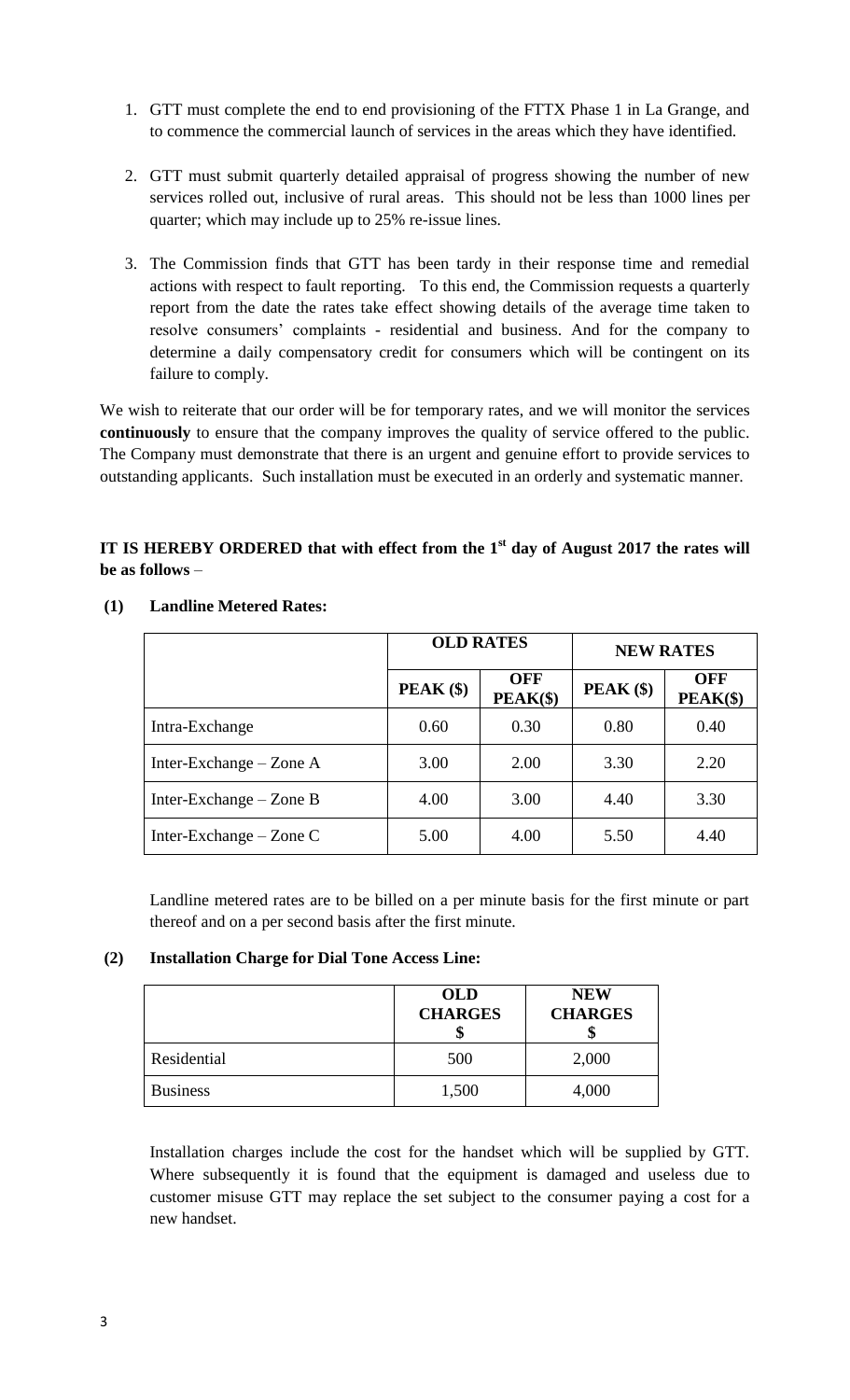**There shall be no charge for consumers who have paid applications for service(s) pending but when the service is installed they will be subject to the new monthly dial tone access charge**.

#### **(3) Monthly Rental Dial Tone Access Charge:**

| <b>CUSTOMER TYPE</b> | <b>SERVICE</b><br><b>DESCRIPTION</b> | <b>OLD</b><br><b>CHARGES</b> | <b>NEW</b><br><b>CHARGES</b> |  |
|----------------------|--------------------------------------|------------------------------|------------------------------|--|
| Residential          | 1-2 Lines                            | 500                          | 750                          |  |
| Residential          | Greater than 2 Lines                 | 1,000                        | 1,500                        |  |
| <b>Business</b>      | 1-4 Lines                            | 1,500                        | 2,250                        |  |
| <b>Business</b>      | Greater than 4 Lines                 | 3,000                        | 4,500                        |  |

#### **(4) Wireline Switched Features**

|                                                          | <b>MONTHLY RECURRING</b><br><b>CHARGES</b> |            |                          |            |  |
|----------------------------------------------------------|--------------------------------------------|------------|--------------------------|------------|--|
| <b>FEATURES</b>                                          | <b>RESIDENTIAL</b><br>S                    |            | <b>BUSINESS</b><br>\$    |            |  |
|                                                          | <b>OLD</b>                                 | <b>NEW</b> | <b>OLD</b>               | <b>NEW</b> |  |
| Wake Up Call                                             | 284                                        | 340        | 320                      | 384        |  |
| Speed Calling (Long)                                     |                                            | 360        |                          |            |  |
| Call Waiting                                             | 142                                        | 170        | 300                      | 360        |  |
| 3-Way Calling                                            | 213                                        | 255        | 320                      | 384        |  |
| Call Forwarding (Fixed)                                  | 213                                        | 255        | 320                      | 384        |  |
| Delayed Call Forwarding                                  | 213                                        | 255        | 320                      | 384        |  |
| Voicemail                                                | 142                                        | 170        | 320                      | 384        |  |
| Caller ID                                                | 320                                        | 384        | 320                      | 384        |  |
| <b>Call Forward Universal</b>                            |                                            | 255        |                          | 360        |  |
| Call Forward Do No Answer (forwarded after "N"<br>rings) |                                            | 255        |                          | 360        |  |
| <b>Call Forward Busy</b>                                 |                                            | 255        | $\overline{\phantom{0}}$ | 360        |  |
| <b>Call Forward Simultaneous</b>                         | $\overline{\phantom{0}}$                   | 255        | $\blacksquare$           | 360        |  |
| <b>Calling Name Delivery</b>                             | -                                          | 255        | $\overline{\phantom{a}}$ | 360        |  |
| Ring Again                                               | $\overline{a}$                             | 255        | $\overline{\phantom{a}}$ | 360        |  |
| Make Set Busy                                            |                                            | 255        | $\overline{\phantom{0}}$ | 360        |  |
| Calling Line Flash (Malicious Trace Prompt)              | $\overline{\phantom{0}}$                   | 255        | $\blacksquare$           | 360        |  |
| <b>Directory Number Hunt</b>                             |                                            | 255        | $\overline{\phantom{a}}$ | 360        |  |
| Cut off on Disconnection                                 |                                            | 255        | $\overline{a}$           | 360        |  |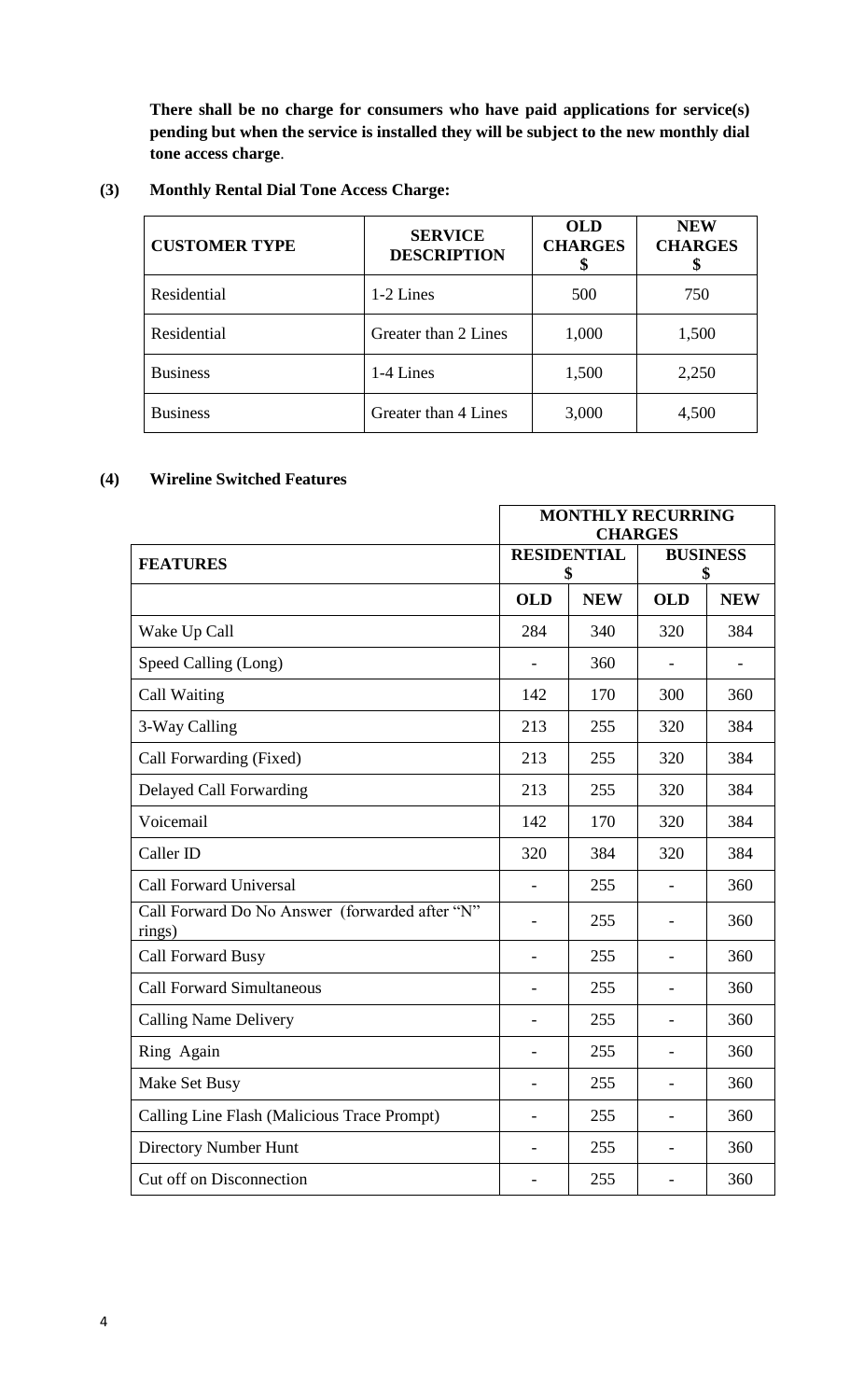# **(5) Miscellaneous Non-Recurring Charges**

| <b>SERVICE</b>                            | <b>OLD</b><br><b>CHARGES</b> | <b>NEW</b><br><b>CHARGES</b> |
|-------------------------------------------|------------------------------|------------------------------|
| <b>Programme Charge</b>                   | 200                          | 240                          |
| <b>Record Change</b>                      | 142                          | 170                          |
| Observed Line (Per Call Trace)            | 320                          | 384                          |
| Activate Observed Line (Call Trace)       | 320                          | 384                          |
| Special Bill, Bill Copy (Charge per Bill) | 300                          | 300                          |

## **(6) Operator Assistance**

| <b>SERVICE</b>                                     | <b>OLD</b><br><b>CHARGES</b> | <b>NEW</b><br><b>CHARGES</b> |
|----------------------------------------------------|------------------------------|------------------------------|
| Station-to-Station Assistance Surcharge (Per Call) | 116                          | 140                          |
| Person-to-Person Assistance Surcharge (Per Call)   | 116                          | 140                          |
| <b>Domestic Directory Assistance</b>               |                              | 140                          |

# **(7) Directory Charges**

| <b>SERVICE</b>                        | <b>OLD</b><br><b>CHARGES</b> | <b>NEW</b><br><b>CHARGES</b> |
|---------------------------------------|------------------------------|------------------------------|
| Non-Published Number (Suppressed)     | 284                          | 340                          |
| <b>Additional White Pages Listing</b> |                              | 340                          |

## **(8) Outbound International:**

The new rates to all international destinations are detailed below. Effective from August 1<sup>st</sup>, 2017 all outbound minutes shall be billed on a per second basis.

| Line           |                                                | <b>PEAK</b>       |                   | <b>OFF PEAK</b>          |                   |
|----------------|------------------------------------------------|-------------------|-------------------|--------------------------|-------------------|
|                | Country                                        | OLD <sub>\$</sub> | NEW <sub>\$</sub> | OLD\$                    | NEW <sub>\$</sub> |
| $\mathbf{1}$   | Afghanistan                                    | 500.90            | 240.00            | 350.63                   | 195.00            |
| $\overline{2}$ | Alaska                                         | 267.70            | 120.00            | 187.39                   | 96.00             |
| 3              | Albania                                        | 189.14            | 145.00            | 132.40                   | 112.00            |
| $\overline{4}$ | Algeria                                        | 441.33            | 194.00            | 308.93                   | 159.00            |
| 5              | American Samoa                                 | 189.14            | 90.00             | 132.40                   | 73.00             |
| 6              | Andorra                                        | 349.52            | 158.00            | 244.66                   | 132.00            |
| 7              | Angola                                         | 363.15            | 180.00            | 254.21                   | 146.00            |
| 8              | Anguilla                                       | 91.68             | 84.00             | 64.18                    | 56.00             |
| 9              | Antarctica (Australia External<br>Territories) |                   | 1,000.00          | $\overline{\phantom{a}}$ | 1,000.00          |
| 10             | Antigua                                        | 72.24             | 84.00             | 50.57                    | 67.00             |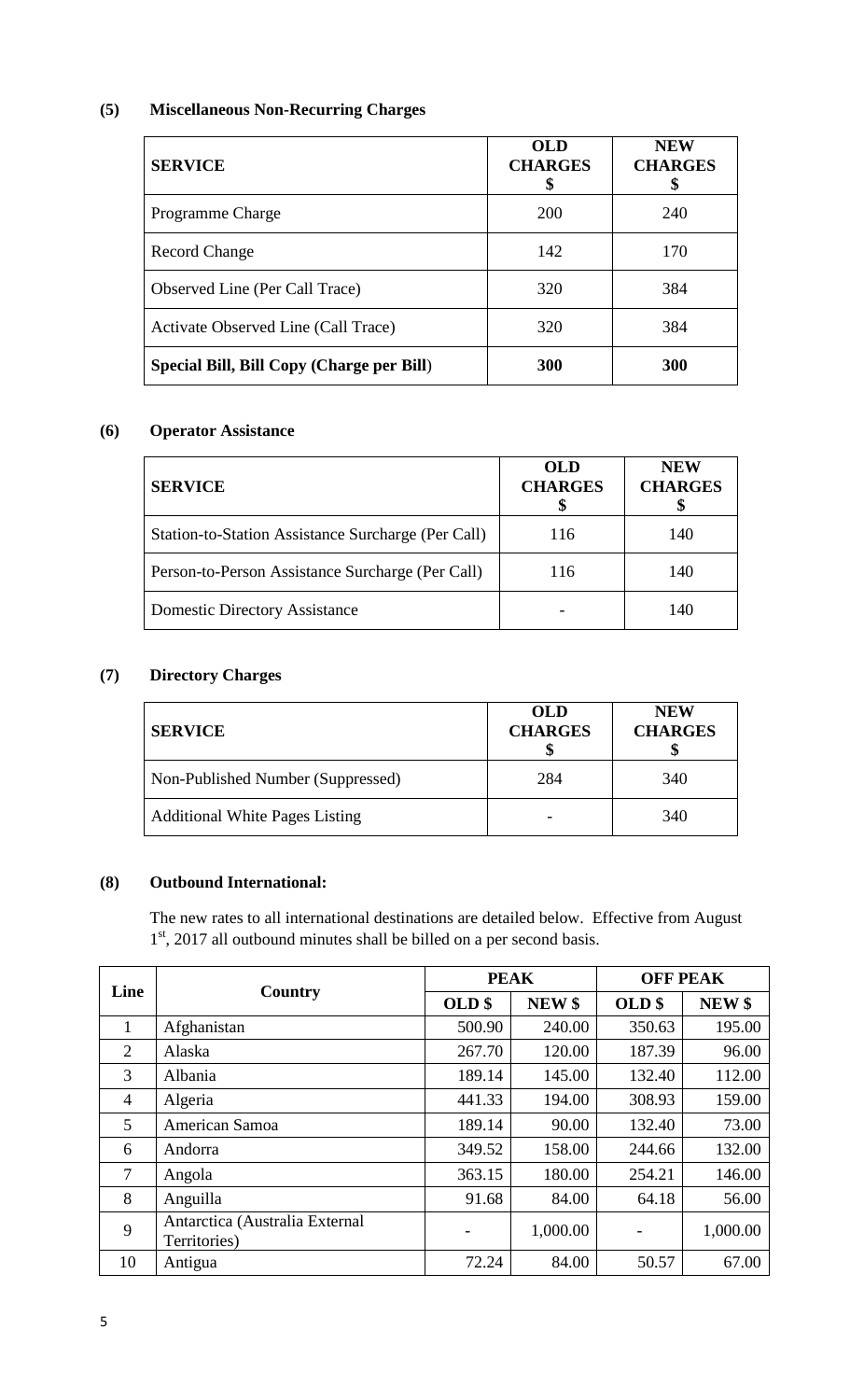| 11 | Argentina                              | 344.59                   | 142.00 | 241.21                   | 121.00 |
|----|----------------------------------------|--------------------------|--------|--------------------------|--------|
| 12 | Armenia                                | 381.12                   | 158.00 | 266.78                   | 132.00 |
| 13 | Aruba                                  | 147.76                   | 103.00 | 103.43                   | 81.00  |
| 14 | <b>Ascension Island</b>                | 439.42                   | 326.00 | 307.60                   | 264.00 |
| 15 | Australia                              | 281.73                   | 105.00 | 197.21                   | 83.00  |
| 16 | Australia External Territories - other | $\overline{a}$           | 300.00 | $\frac{1}{2}$            | 240.00 |
| 17 | Australia Satellite Mobile             | $\overline{\phantom{0}}$ | 450.00 | $\overline{\phantom{a}}$ | 450.00 |
| 18 | Austria                                | 351.15                   | 129.00 | 245.81                   | 103.00 |
| 19 | Azerbaijan                             | 344.77                   | 185.00 | 241.34                   | 150.00 |
| 20 | <b>Bahamas</b>                         | 345.33                   | 105.00 | 241.73                   | 85.00  |
| 21 | Bahrain                                | 336.57                   | 159.00 | 235.60                   | 131.00 |
| 22 | Bangladesh                             | 437.79                   | 165.00 | 306.45                   | 132.00 |
| 23 | <b>Barbados</b>                        | 72.24                    | 72.00  | 50.57                    | 50.00  |
| 24 | <b>Belarus</b>                         | 343.15                   | 147.00 | 240.20                   | 125.00 |
| 25 | Belgium                                | 369.74                   | 126.00 | 258.82                   | 101.00 |
| 26 | <b>Belize</b>                          | 328.18                   | 169.00 | 229.72                   | 134.00 |
| 27 | Benin                                  | 416.54                   | 205.00 | 291.58                   | 163.00 |
| 28 | Bermuda                                | 101.41                   | 91.00  | 70.99                    | 61.00  |
| 29 | Bhutan                                 | 270.18                   | 174.00 | 189.12                   | 137.00 |
| 30 | Bolivia                                | 417.52                   | 159.00 | 292.26                   | 137.00 |
| 31 | Bosnia and Herzegovina                 | 371.59                   | 158.00 | 240.20                   | 132.00 |
| 32 | <b>Botswana</b>                        | 378.94                   | 183.00 | 265.26                   | 148.00 |
| 33 | <b>Brazil</b>                          | 271.68                   | 112.00 | 190.18                   | 88.00  |
| 34 | British Virgin Islands                 | 248.17                   | 88.00  | 173.72                   | 74.00  |
| 35 | <b>Brunei</b>                          | 405.10                   | 197.00 | 283.57                   | 158.00 |
| 36 | Bulgaria                               | 379.11                   | 180.00 | 265.38                   | 147.00 |
| 37 | <b>Burkina Faso</b>                    | 439.42                   | 221.00 | 307.60                   | 177.00 |
| 38 | <b>Burundi</b>                         | 416.54                   | 196.00 | 291.58                   | 157.00 |
| 39 | Cambodia                               | 378.94                   | 174.00 | 265.26                   | 143.00 |
| 40 | Cameroon                               | 416.54                   | 210.00 | 291.58                   | 167.00 |
| 41 | Canada                                 | 134.50                   | 90.00  | 94.15                    | 75.00  |
| 42 | Cape Verde Islands                     | 445.28                   | 237.00 | 311.69                   | 189.00 |
| 43 | Cayman Islands                         | 102.34                   | 85.00  | 71.64                    | 56.00  |
| 44 | Central African Republic               | 416.54                   | 265.00 | 291.58                   | 212.00 |
| 45 | Chad                                   | 416.54                   | 207.00 | 291.58                   | 165.00 |
| 46 | Chile                                  | 304.02                   | 132.00 | 212.81                   | 106.00 |
| 47 | China                                  | 473.75                   | 110.00 | 331.63                   | 90.00  |
| 48 | Colombia                               | 306.24                   | 127.00 | 241.37                   | 103.00 |
| 49 | Comoros                                | 416.54                   | 231.00 | 291.58                   | 184.00 |
| 50 | Congo                                  | 439.50                   | 214.00 | 307.65                   | 172.00 |
| 51 | Cook Islands                           | 189.14                   | 189.00 | 132.40                   | 152.00 |
| 52 | Costa Rica                             | 266.98                   | 126.00 | 186.88                   | 103.00 |
| 53 | Croatia                                | 371.59                   | 143.00 | 260.11                   | 116.00 |
| 54 | Cuba                                   | 366.46                   | 238.00 | 256.52                   | 202.00 |
| 55 | Cyprus                                 | 266.15                   | 141.00 | 186.30                   | 114.00 |
| 56 | <b>Czech Republic</b>                  | 386.02                   | 135.00 | 270.21                   | 113.00 |
| 57 | Dem. Rep. Congo                        | 483.42                   | 264.00 | 179.00                   | 198.00 |
| 58 | Denmark                                | 378.78                   | 126.00 | 265.15                   | 100.00 |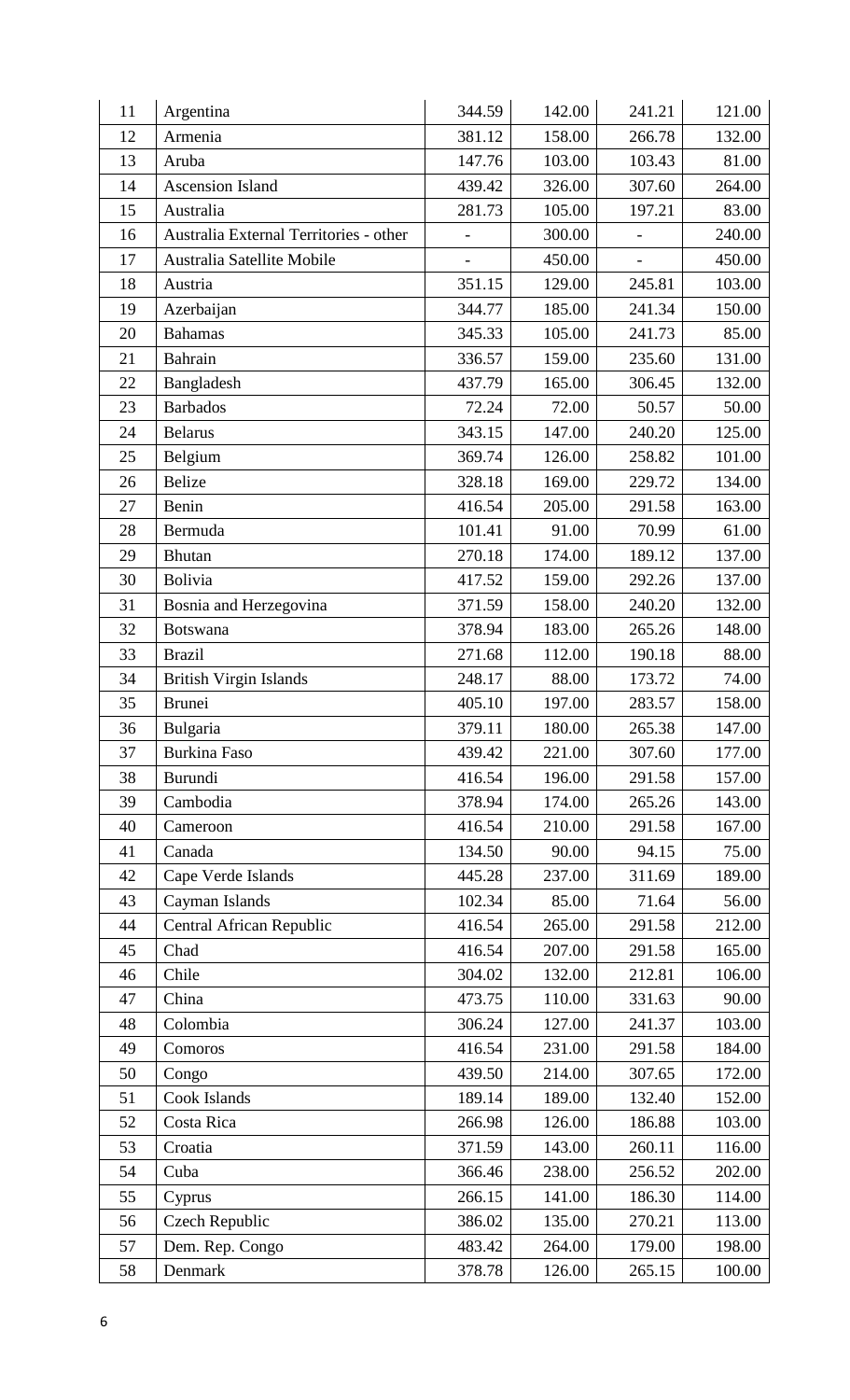| 59  | Diego Garcia                   |                   | 290.00   |                          | 230.00   |
|-----|--------------------------------|-------------------|----------|--------------------------|----------|
| 60  | Djibouti                       | 270.18            | 218.00   | 189.12                   | 175.00   |
| 61  | Dominica                       | 112.49            | 95.00    | 78.74                    | 73.00    |
| 62  | Dominican Republic             | 330.72            | 103.00   | 231.50                   | 87.00    |
| 63  | <b>East Timor</b>              | 425.54            | 307.00   | 262.97                   | 243.00   |
| 64  | Ecuador                        | 329.70            | 135.00   | 230.79                   | 115.00   |
| 65  | Egypt                          | 500.96            | 149.00   | 350.67                   | 126.00   |
| 66  | El Salvador                    | 455.01            | 188.00   | 318.51                   | 149.00   |
| 67  | <b>Equatorial Guinea</b>       | 270.18            | 177.00   | 189.12                   | 144.00   |
| 68  | Eritrea                        | 379.07            | 203.00   | 265.35                   | 162.00   |
| 69  | Estonia                        | 381.12            | 205.00   | 266.78                   | 167.00   |
| 70  | Ethiopia                       | 553.49            | 277.00   | 387.44                   | 222.00   |
| 71  | Faeroe Islands                 | 302.11            | 158.00   | 211.48                   | 125.00   |
| 72  | <b>Falkland Islands</b>        | 490.10            | 388.00   | 343.07                   | 307.00   |
| 73  | Fiji                           | 302.11            | 186.00   | 211.48                   | 150.00   |
| 74  | Finland                        | 357.69            | 132.00   | 250.38                   | 107.00   |
| 75  | France                         | 342.24            | 118.00   | 239.57                   | 98.00    |
| 76  | French Guiana                  | 249.80            | 132.00   | 174.86                   | 106.00   |
| 77  | French Polynesia               | 303.75            | 177.00   | 212.62                   | 144.00   |
| 78  | Gabon                          | 367.50            | 207.00   | 257.25                   | 165.00   |
| 79  | Gambia                         | 418.17            | 223.00   | 292.72                   | 179.00   |
| 80  | Georgia                        | 344.77            | 160.00   | 241.34                   | 132.00   |
| 81  | Germany                        | 329.38            | 113.00   | 230.56                   | 95.00    |
| 82  | Ghana                          | 412.05            | 190.00   | 288.43                   | 155.00   |
| 83  | Gibraltar                      | 334.81            | 146.00   | 234.36                   | 123.00   |
| 84  | Global Mobile 881 - General    |                   | 900.00   |                          | 900.00   |
| 85  | Global Mobile 881 - Globalstar |                   | 700.00   | $\overline{\phantom{0}}$ | 700.00   |
| 86  | Global Mobile 881 - Iridium    |                   | 850.00   | $\overline{\phantom{0}}$ | 850.00   |
| 87  | Greece                         | 427.36            | 142.00   | 299.15                   | 118.00   |
| 88  | Greenland                      | 343.15            | 207.00   | 240.20                   | 165.00   |
| 89  | Grenada                        | 91.68             | 87.00    | 64.18                    | 66.00    |
| 90  | Guadeloupe                     | 112.49            | 97.00    | 78.74                    | 78.00    |
| 91  | Guam                           | 302.11            | 131.00   | 211.48                   | 105.00   |
| 92  | Guantanamo Bay                 |                   | 160.00   | $\overline{\phantom{0}}$ | 130.00   |
| 93  | Guatemala                      | 428.48            | 161.00   | 299.94                   | 130.00   |
| 94  | Guinea                         | 419.81            | 225.00   | 293.87                   | 180.00   |
| 95  | Guinea Bissau                  | 419.81            | 256.00   | 293.87                   | 204.00   |
| 96  | Haiti                          | 341.86            | 105.00   | 239.30                   | 90.00    |
| 97  | Hawaii                         | 226.35            | 100.00   | 158.45                   | 80.00    |
| 98  | Honduras                       | 372.24            | 144.00   | 260.57                   | 118.00   |
| 99  | Hong Kong                      | 288.45            | 110.00   | 201.91                   | 90.00    |
| 100 | Hungary                        | 367.50            | 146.00   | 257.25                   | 123.00   |
| 101 | Iceland                        | 313.56            | 139.00   | 219.49                   | 111.00   |
| 102 | India                          | 317.30            | 110.00   | 222.11                   | 90.00    |
| 103 | Indonesia                      | 425.54            | 144.00   | 297.88                   | 118.00   |
| 104 | Inmarsat                       | 373.00            | 1,473.00 | 363.00                   | 1,473.00 |
| 105 | Intl Networks 882 - Emsat      |                   | 800.00   | $\overline{a}$           | 800.00   |
| 106 | Intl Networks 882 – GNS        | $\qquad \qquad -$ | 700.00   | $\overline{\phantom{0}}$ | 700.00   |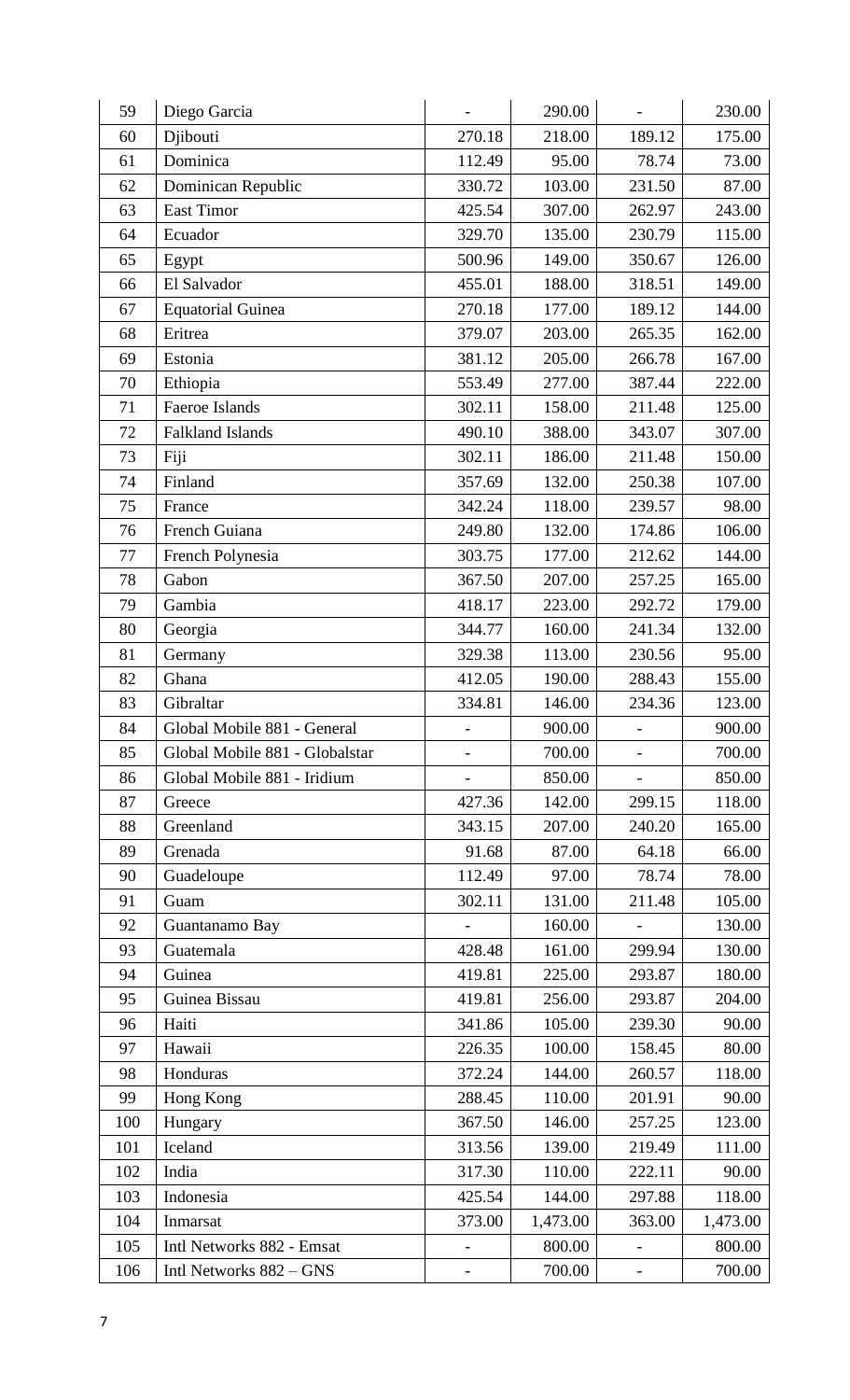| 107 | Intl Networks 882 - Jasper                  |                          | 975.00   | $\overline{a}$           | 975.00   |
|-----|---------------------------------------------|--------------------------|----------|--------------------------|----------|
| 108 | Intl Networks 882 - Jersey Telecom          | $\overline{a}$           | 1,250.00 | $\overline{\phantom{a}}$ | 1,250.00 |
| 109 | Intl Networks 882 - Maritime Comm<br>Part   | $\overline{\phantom{0}}$ | 500.00   | $\overline{a}$           | 500.00   |
| 110 | Intl Networks 882 - Next Gen Net            | $\overline{\phantom{0}}$ | 200.00   | $\overline{\phantom{a}}$ | 200.00   |
| 111 | Intl Networks 882 - Next Gen Net II         | $\overline{\phantom{0}}$ | 200.00   | $\overline{\phantom{0}}$ | 200.00   |
| 112 | Intl Networks 882 - Oration Tech<br>Network |                          | 750.00   |                          | 750.00   |
| 113 | Intl Networks 882 - Thuraya                 | $\overline{a}$           | 450.00   | $\overline{a}$           | 450.00   |
| 114 | Intl Networks 882 - Unspecified             | $\overline{a}$           | 950.00   | $\overline{\phantom{a}}$ | 950.00   |
| 115 | Intl Networks 883 - Voxbone                 | $\overline{\phantom{0}}$ | 775.00   | $\overline{\phantom{0}}$ | 775.00   |
| 116 | Iran                                        | 375.67                   | 176.00   | 262.97                   | 143.00   |
| 117 | Iraq                                        | 383.85                   | 179.00   | 268.69                   | 145.00   |
| 118 | Ireland                                     | 418.78                   | 129.00   | 293.15                   | 105.00   |
| 119 | <b>Israel</b>                               | 411.54                   | 116.00   | 288.08                   | 91.00    |
| 120 | Italy                                       | 421.14                   | 126.00   | 294.80                   | 102.00   |
| 121 | <b>Ivory Coast</b>                          | 463.23                   | 237.00   | 324.26                   | 189.00   |
| 122 | Jamaica                                     | 130.59                   | 86.00    | 91.41                    | 63.00    |
| 123 | Japan                                       | 442.56                   | 110.00   | 309.79                   | 90.00    |
| 124 | Jordan                                      | 372.40                   | 168.00   | 260.68                   | 138.00   |
| 125 | Kazakhstan                                  | 344.77                   | 175.00   | 241.34                   | 142.00   |
| 126 | Kenya                                       | 302.48                   | 166.00   | 211.74                   | 135.00   |
| 127 | Kiribati                                    | 302.11                   | 251.00   | 211.48                   | 201.00   |
| 128 | Kuwait                                      | 367.50                   | 175.00   | 257.25                   | 143.00   |
| 129 | Kyrgyzstan                                  | 343.15                   | 173.00   | 240.20                   | 136.00   |
| 130 | Laos                                        | 591.45                   | 206.00   | 414.01                   | 163.00   |
| 131 | Latvia                                      | 922.60                   | 214.00   | 645.82                   | 179.00   |
| 132 | Lebanon                                     | 457.06                   | 180.00   | 319.94                   | 144.00   |
| 133 | Lesotho                                     | 257.98                   | 155.00   | 180.58                   | 125.00   |
| 134 | Liberia                                     | 499.91                   | 279.00   | 349.94                   | 222.00   |
| 135 | Libya                                       | 358.68                   | 211.00   | 251.08                   | 169.00   |
| 136 | Liechtenstein                               | 421.44                   | 195.00   | 295.01                   | 158.00   |
| 137 | Lithuania                                   | 322.26                   | 146.00   | 225.58                   | 116.00   |
| 138 | Luxembourg                                  | 421.44                   | 130.00   | 295.01                   | 106.00   |
| 139 | Macao                                       | 480.29                   | 167.00   | 336.20                   | 136.00   |
| 140 | Macedonia Rep.                              | 343.15                   | 161.00   | 240.20                   | 139.00   |
| 141 | Madagascar                                  | 499.91                   | 253.00   | 349.94                   | 202.00   |
| 142 | Malawi                                      | 330.72                   | 175.00   | 231.50                   | 141.00   |
| 143 | Malaysia                                    | 317.02                   | 135.00   | 221.92                   | 108.00   |
| 144 | Maldives                                    | 93.28                    | 143.00   | 65.30                    | 115.00   |
| 145 | Mali                                        | 499.91                   | 241.00   | 349.94                   | 192.00   |
| 146 | Malta                                       | 367.50                   | 135.00   | 257.25                   | 114.00   |
| 147 | Marshall Islands                            | 546.18                   | 253.00   | 179.00                   | 203.00   |
| 148 | Martinique                                  | 138.65                   | 96.00    | 97.05                    | 78.00    |
| 149 | Mauritania                                  | 499.91                   | 243.00   | 349.94                   | 194.00   |
| 150 | Mauritius                                   | 266.15                   | 152.00   | 186.30                   | 123.00   |
| 151 | Mayotte Islands                             | $\overline{\phantom{0}}$ | 150.00   | $\overline{\phantom{a}}$ | 120.00   |
| 152 | Mexico                                      | 346.72                   | 100.00   | 242.70                   | 82.00    |
| 153 | Micronesia                                  | 189.14                   | 156.00   | 132.40                   | 132.00   |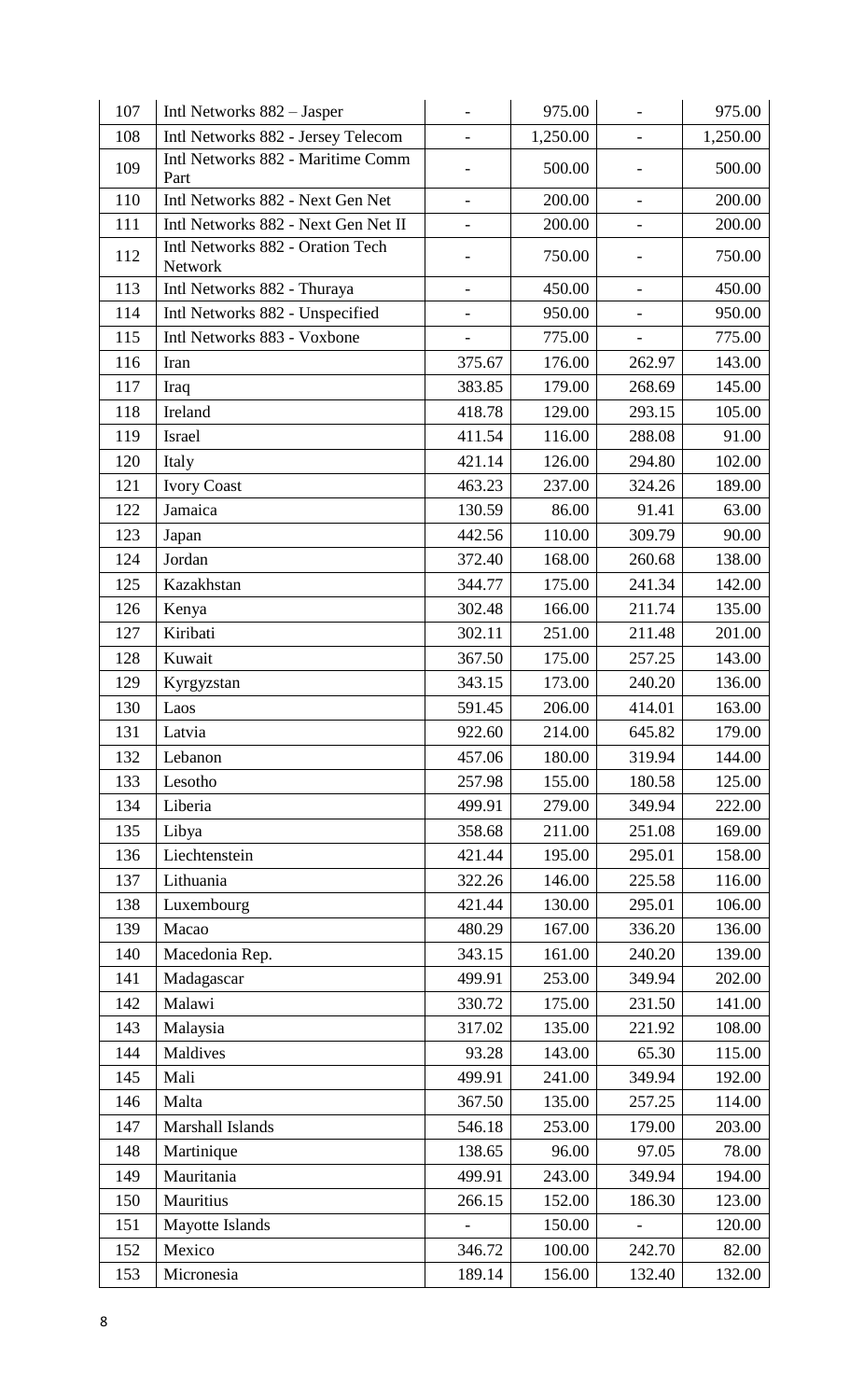| 154 | Moldova                      | 363.41 | 148.00 | 254.39         | 125.00 |
|-----|------------------------------|--------|--------|----------------|--------|
| 155 | Monaco                       | 920.15 | 159.00 | 644.10         | 135.00 |
| 156 | Mongolia                     | 189.14 | 150.00 | 132.40         | 119.00 |
| 157 | Montenegro                   | 343.15 | 157.00 | 240.20         | 131.00 |
| 158 | Montserrat                   | 101.41 | 90.00  | 70.99          | 72.00  |
| 159 | Morocco                      | 414.90 | 208.00 | 290.43         | 166.00 |
| 160 | Mozambique                   | 419.81 | 204.00 | 293.87         | 163.00 |
| 161 | Myanmar (Burma)              | 539.14 | 232.00 | 377.40         | 186.00 |
| 162 | Namibia                      | 477.02 | 222.00 | 333.92         | 177.00 |
| 163 | Nauru                        | 154.40 | 164.00 | 108.08         | 128.00 |
| 164 | Nepal                        | 404.37 | 209.00 | 283.06         | 166.00 |
| 165 | Netherlands                  | 402.24 | 122.00 | 281.57         | 97.00  |
| 166 | <b>Netherland Antilles</b>   | 264.72 | 105.00 | 185.30         | 86.00  |
| 167 | New Caledonia                | 270.18 | 157.00 | 189.12         | 130.00 |
| 168 | New Zealand                  | 293.46 | 122.00 | 205.42         | 99.00  |
| 169 | Nicaragua                    | 315.78 | 155.00 | 221.04         | 124.00 |
| 170 | Niger                        | 414.04 | 207.00 | 289.83         | 165.00 |
| 171 | Nigeria                      | 305.39 | 138.00 | 213.77         | 109.00 |
| 172 | Niue Islands                 | 313.56 | 241.00 | 219.49         | 194.00 |
| 173 | Norfolk Islands              |        | 280.00 | $\overline{a}$ | 220.00 |
| 174 | North Korea                  | 591.45 | 266.00 | 414.01         | 213.00 |
| 175 | Northern Mariana Islands     |        | 156.00 |                | 123.00 |
| 176 | Norway                       | 330.72 | 123.00 | 231.50         | 98.00  |
| 177 | Oman                         | 375.67 | 203.00 | 262.97         | 162.00 |
| 178 | Pakistan                     | 421.26 | 147.00 | 294.88         | 119.00 |
| 179 | Palau                        | 302.11 | 187.00 | 211.48         | 151.00 |
| 180 | <b>Palestinian Authority</b> | 411.54 | 222.00 | 288.08         | 176.00 |
| 181 | Panama                       | 368.30 | 141.00 | 257.81         | 116.00 |
| 182 | Papau New Guinea             | 405.07 | 264.00 | 283.55         | 214.00 |
| 183 | Paraguay                     | 364.16 | 135.00 | 254.91         | 116.00 |
| 184 | Peru                         | 347.97 | 139.00 | 243.58         | 119.00 |
| 185 | Philippines                  | 494.19 | 152.00 | 345.93         | 121.00 |
| 186 | Poland                       | 421.44 | 135.00 | 295.01         | 110.00 |
| 187 | Portugal                     | 419.38 | 128.00 | 293.56         | 104.00 |
| 188 | Puerto Rico                  | 226.22 | 95.00  | 158.36         | 75.00  |
| 189 | Qatar                        | 483.56 | 217.00 | 338.49         | 172.00 |
| 190 | <b>Reunion Islands</b>       | 189.14 | 184.00 | 132.40         | 148.00 |
| 191 | Romania                      | 367.50 | 140.00 | 257.25         | 114.00 |
| 192 | Russia                       | 343.15 | 116.00 | 240.21         | 94.00  |
| 193 | Rwanda                       | 477.02 | 226.00 | 333.92         | 181.00 |
| 194 | San Marino                   | 421.14 | 185.00 | 179.00         | 151.00 |
| 195 | Sao Tome & Principe          | 392.02 | 341.00 | 274.41         | 271.00 |
| 196 | Saudi Arabia                 | 546.18 | 198.00 | 382.32         | 158.00 |
| 197 | Senegal                      | 424.32 | 209.00 | 297.02         | 167.00 |
| 198 | Serbia/Montenegro            |        | 155.00 |                | 130.00 |
| 199 | Seychelles                   | 439.42 | 212.00 | 307.60         | 170.00 |
| 200 | Sierra Leone                 | 427.57 | 268.00 | 299.30         | 214.00 |
| 201 | Singapore                    | 309.92 | 125.00 | 216.94         | 100.00 |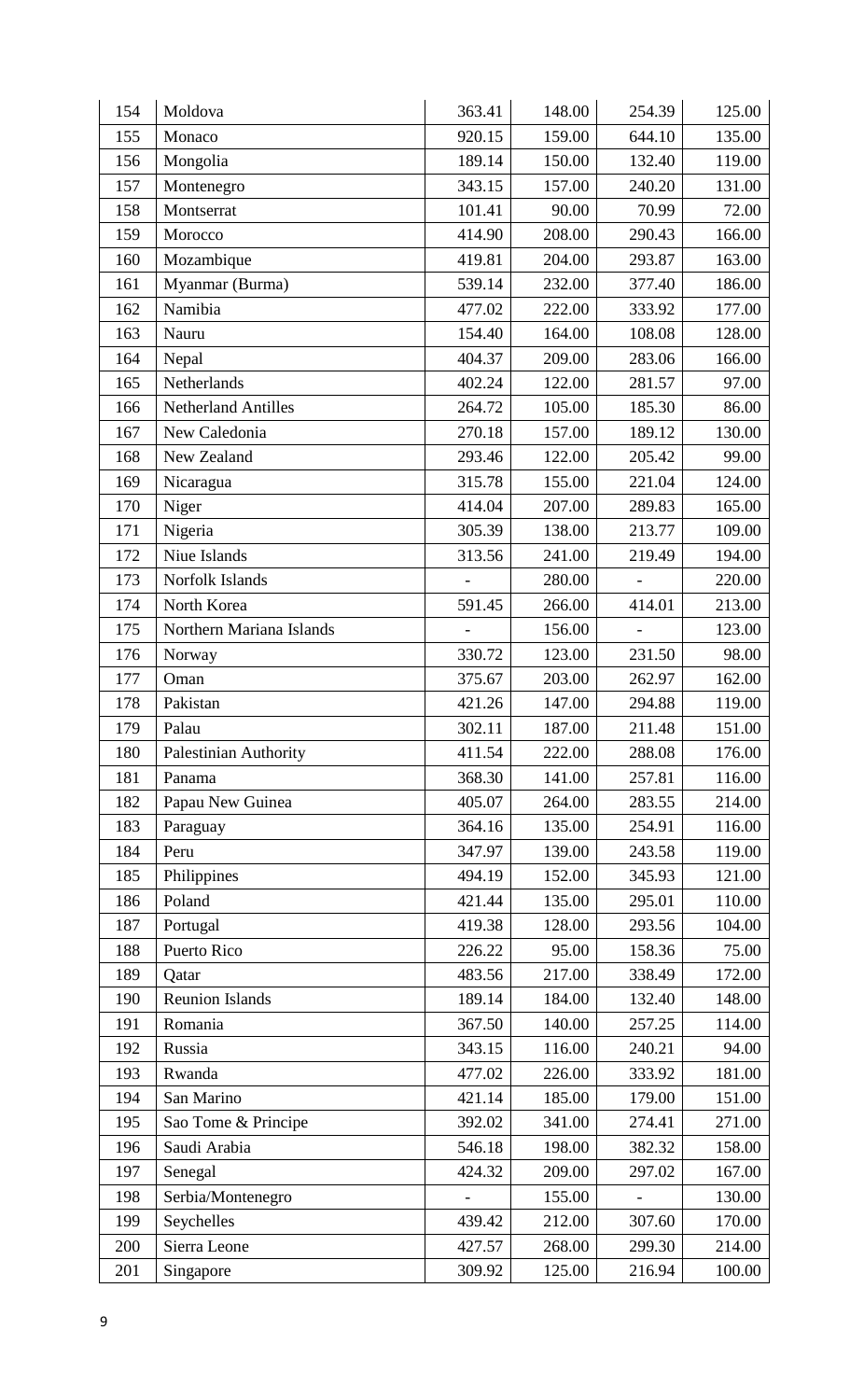| 202 | Slovakia                          | 270.18 | 141.00 | 189.12                   | 117.00 |
|-----|-----------------------------------|--------|--------|--------------------------|--------|
| 203 | Slovania                          | 270.17 | 151.00 | 189.11                   | 126.00 |
| 204 | Solomon Islands                   | 270.18 | 270.00 | 189.12                   | 214.00 |
| 205 | Somalia                           | 270.18 | 260.00 | 189.12                   | 207.00 |
| 206 | South Africa                      | 399.70 | 129.00 | 279.79                   | 109.00 |
| 207 | South Korea                       | 591.45 | 110.00 | 414.01                   | 90.00  |
| 208 | South Sudan                       |        | 175.00 | $\overline{\phantom{0}}$ | 150.00 |
| 209 | Spain                             | 423.04 | 127.00 | 296.13                   | 101.00 |
| 210 | Sri Lanka                         | 302.11 | 149.00 | 211.48                   | 121.00 |
| 211 | St. Maarten                       | 405.10 | 101.00 | 283.57                   | 86.00  |
| 212 | St. Helena                        | 379.07 | 348.00 | 265.35                   | 278.00 |
| 213 | St. Kitts & Nevis                 | 91.68  | 90.00  | 64.18                    | 75.00  |
| 214 | St. Lucia                         | 91.68  | 89.00  | 64.18                    | 71.00  |
| 215 | St. Pierre/Miquelon               | 414.00 | 165.00 | 342.23                   | 131.00 |
| 216 | St. Vincent/Grenadines            | 91.68  | 91.00  | 64.18                    | 73.00  |
| 217 | Sudan                             | 379.30 | 192.00 | 265.51                   | 155.00 |
| 218 | Suriname                          | 139.84 | 78.00  | 97.89                    | 62.00  |
| 219 | Swaziland                         | 375.67 | 182.00 | 262.97                   | 148.00 |
| 220 | Sweden                            | 372.40 | 128.00 | 260.68                   | 102.00 |
| 221 | Switzerland                       | 422.91 | 161.00 | 296.04                   | 139.00 |
| 222 | Syria                             | 372.40 | 194.00 | 260.68                   | 156.00 |
| 223 | Taiwan                            | 546.18 | 115.00 | 382.32                   | 92.00  |
| 224 | Tajikistan                        | 344.77 | 188.00 | 241.34                   | 152.00 |
| 225 | Tanzania                          | 508.08 | 224.00 | 355.66                   | 180.00 |
| 226 | Thailand                          | 457.62 | 155.00 | 320.33                   | 124.00 |
| 227 | Togo                              | 439.42 | 242.00 | 307.60                   | 193.00 |
| 228 | Tokelau                           | 302.11 | 302.00 | 211.48                   | 236.00 |
| 229 | Tonga                             | 189.14 | 185.00 | 132.40                   | 149.00 |
| 230 | Trinidad & Tobago                 | 72.24  | 72.00  | 50.57                    | 50.00  |
| 231 | Tunisia                           | 378.94 | 218.00 | 265.26                   | 174.00 |
| 232 | Turkey                            | 365.95 | 139.00 | 256.17                   | 112.00 |
| 233 | Turkmenistan                      | 343.15 | 191.00 | 240.20                   | 154.00 |
| 234 | Turks & Caicos Islands            | 138.65 | 101.00 | 97.05                    | 81.00  |
| 235 | Tuvalu Islands                    | 270.18 | 270.00 | 189.12                   | 214.00 |
| 236 | Uganda                            | 292.10 | 151.00 | 204.47                   | 122.00 |
| 237 | Ukraine                           | 343.15 | 131.00 | 240.20                   | 105.00 |
| 238 | <b>United Arab Emirates</b>       | 349.52 | 184.00 | 244.66                   | 148.00 |
| 239 | United kingdom                    | 136.00 | 95.00  | 123.00                   | 81.00  |
| 240 | <b>Univ Telecom Service</b>       |        | 300.00 |                          | 300.00 |
| 241 | Uruguay                           | 312.98 | 136.00 | 219.08                   | 112.00 |
| 242 | U.S. Virgin Islands               | 330.72 | 105.00 | 231.50                   | 84.00  |
| 243 | USA (48 Contiguous States)        | 100.00 | 85.00  | 90.00                    | 70.00  |
| 244 | <b>USA</b> (Directory Assistance) |        | 300.00 |                          | 300.00 |
| 245 | Uzbekistan                        | 344.77 | 176.00 | 241.34                   | 143.00 |
| 246 | Vanuatu                           | 439.42 | 263.00 | 307.60                   | 210.00 |
| 247 | Venezuela                         | 343.38 | 148.00 | 240.36                   | 124.00 |
| 248 | Vietnam                           | 378.94 | 169.00 | 265.26                   | 139.00 |
| 249 | Wallis & Futuna Isl.              | 189.14 | 189.00 | 132.40                   | 152.00 |